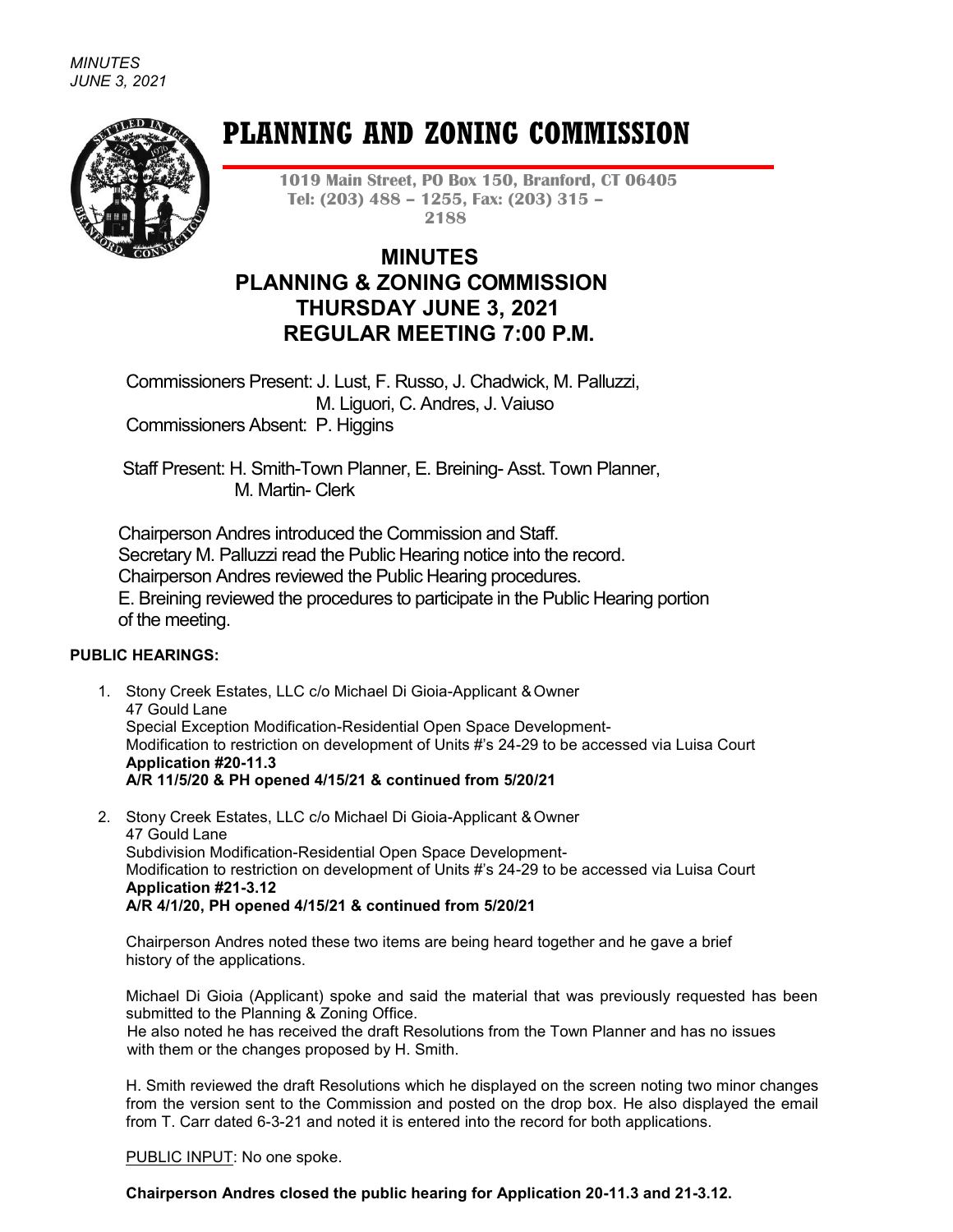3. Montowese Development Group, LLC-Applicant John R. & Anne Hines-(Owners of 14 BuckleyRd.) Branford Building Supplies-(Owners of 16 Buckley Rd) Branford Building Supplies – (Owners of 0 BuckleyRd) 14, 16 & 0 Buckley Road Special Exception & Coastal Site Plan –Open Space Residential Development **Application #21-3.11 A/R 4/1/21 & PH opened and continued from 5/20/21**

**Chairperson Andres said the applicant has requested this item be continued without testimony until the next meeting on 6/17/21. He recommended holding any public comments until then.**

PUBLIC INPUT: There were no comments from the public. **The Public Hearing was continued to 6/17/21.**

4. DeMartino Development & Construction LLC, c/o Dominick DeMartino-Applicant & Owner 96,102 & 104 Stony Creek Road Special Exception – Grading (Section 6.8) **Application #21-4.8 A/R on 5/6/21 & PH to be rescheduled** 

#### **Chairperson Andres noted the legal notice was incorrect so it needs to be renoticed. This item was TABLED to the 6/17/21 meeting.**

5. Lazarus & Sargeat, c/o Steven Lazaruz-Applicant Shirley Martin & AllenWilliam-Owners 10 Buena Vista Road Special Exception- One car garage with loft **Application #21-5.8 A/R on 5/20/21 & PH set for 6/3/21**

Steven Lazaruz (Applicant) spoke and explained this project is to raise the roof of the garage to a height of 19 feet to make space for an artist loft. E. Breining reviewed the staff report.

PUBLIC INPUT: There were no comments from the public.

#### **Chairperson Andres closed the public hearing**.

6. Will Brierley-Applicant Alison H. Brierly- Owner 18 Whiting Farm Road Special Exception - Accessory Apartment **Application # 21-5.7 To be A/R & PH set for 6/3/21**

J. Pretti (Criscuolo Engineering) represented the applicant and highlighted the application. He explained this was an existing apartment which was not previously approved and the property owner decided to go thru the zoning approval process after a pipe burst and repairs needed to be made to the apartment and new utility lines run to the building.

- J. Pretti displayed the site plan.
- H. Smith reviewed the staff report.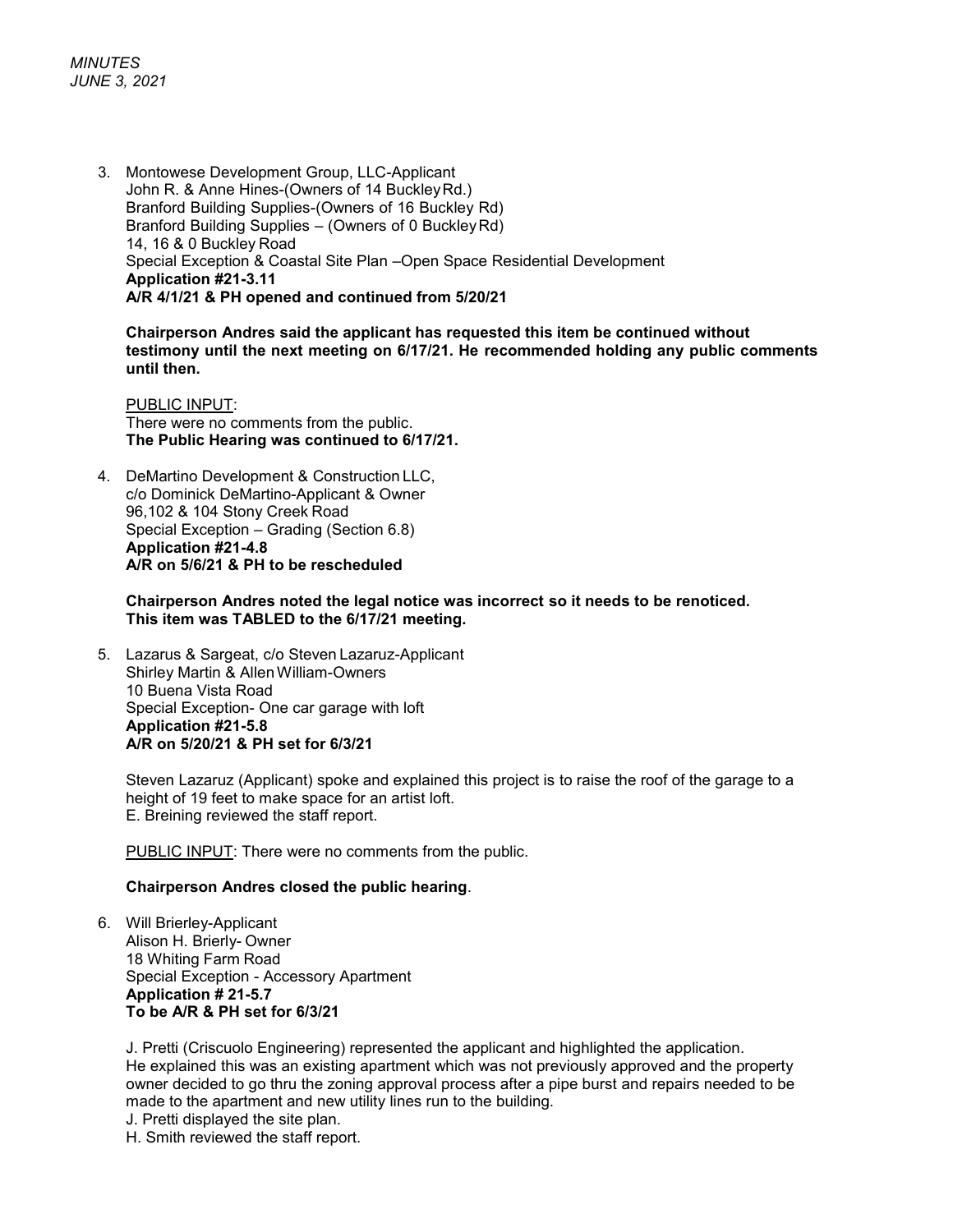#### PUBLIC INPUT:

1. Stephen Goglia-(24 Whiting Farm Rd.)He said he and his wife have no objections to the application. He noted that Mr. Brierly has taken great care of his property.

#### **Chairperson Andres closed the public hearing.**

#### **MINUTES: 5/20/21**

- **J. Lust made a motion to approve the 5/20/21 minutes as written.**
- **J. Chadwick seconded the motion which passed unanimously.**

#### **CORRESPONDENCE:**

1. Notification received from North Branford regarding a Zoning Regulation change. A public Hearing will be held 7/8/21 if anyone is interested in attending, contact the Planning & Zoning office for more information.

#### **RETURN TO TABLE:**

#### **For the record, Commissioner F. Russo was seated for Commissioner J. Vaiuso for Public Hearing items #1 and 2 who was absent for a prior portion of the Public Hearing on these applications.**

1. Stony Creek Estates, LLC c/o Michael Di Gioia-Applicant & Owner 47 Gould Lane Special Exception Modification-Residential Open Space Development-Modification to restriction on development of Units #'s 24-29 to be accessed via Luisa Court **Application #20-11.3 A/R 11/5/20 & PH opened 4/15/21 & continued from 5/20/21**

#### **M. Palluzzi made a motion to approve the application by adopting the Resolution with the changes made by H. Smith.**

#### **J. Chadwick seconded the motion which passed unanimously.**

2. Stony Creek Estates, LLC c/o Michael Di Gioia-Applicant & Owner 47 Gould Lane Subdivision Modification-Residential Open Space Development-Modification to restriction on development of Units #'s 24-29 to be accessed via Luisa Court **Application #21-3.12 A/R 4/1/20, PH opened 4/15/21 & continued from 5/20/21**

#### **F. Russo made a motion to approve the application by adopting the Resolution with the changes made by H. Smith.**

#### **M. Palluzzi seconded the motion which passed unanimously.**

3. Lazarus & Sargeat, c/o Steven Lazaruz-Applicant Shirley Martin & AllenWilliam-Owners 10 Buena Vista Road Special Exception- One car garage with loft **Application #21-5.8 A/R on 5/20/21 & PH set for 6/3/21**

#### **J. Chadwick made a motion to approve the application with the Finding below:**

1. The Commission finds, based on the testimony and application materials presented, that the proposed use of the property is consistent with the Special Exception Criteria per section 9.8 of the zoning regulations.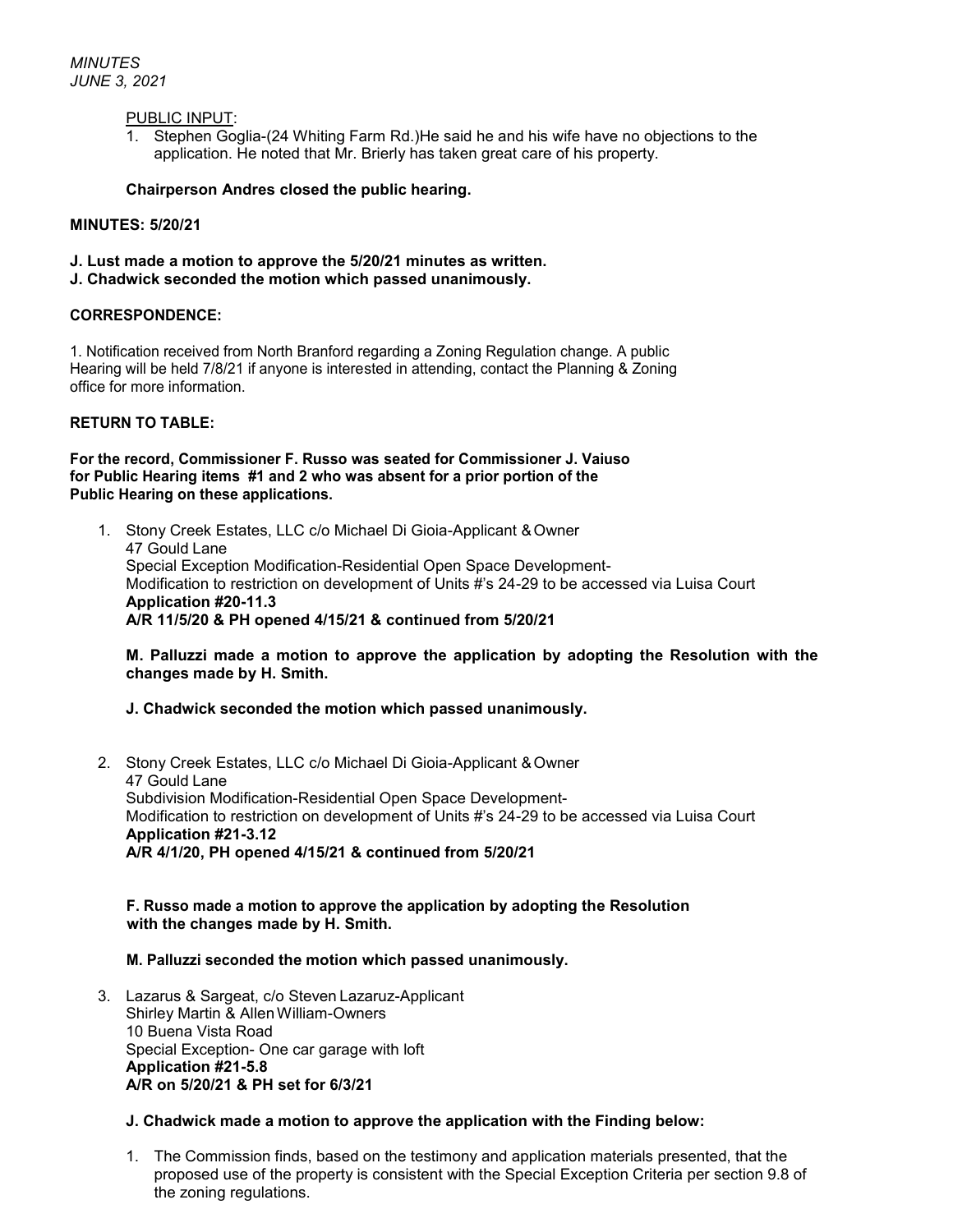#### **J. Lust seconded the motion which passed unanimously.**

4. Will Brierley-Applicant Alison H. Brierly- Owner 18 Whiting Farm Road Special Exception - Accessory Apartment **Application # 21-5.7 To be A/R & PH set for 6/3/21**

#### **J. Lust made a motion to approve the application with the Conditions listed below:**

- 1. Prior to the commencement of any work and prior to the issuance of a zoning permit or the zoning authorization for the issuance of a building permit, the applicant shall demonstrate that the following has been addressed to the satisfaction of the ZEO, Town Planner or his designee:
	- a. A Road Excavation Permit has been obtained from the Town Engineer or it has been determined not to be required.
	- b. That a deed restriction has been placed on the Branford Land Records applicable to the subject property which states that if rented, the apartment be rented at or below prices that would qualify the apartment as "affordable housing" as defined in CGS Section 8- 30g. The deed restriction is to be reviewed by the Town Counsel with evidence that the recording of executed deed is the deed restriction version approved by the Town Counsel".
	- c. The site plan has been revised to indicate :
		- a. The total size of the apartment (in square feet).
		- b. The property is subject to a deed restriction referenced in condition 1(b) and Includes the language of such restriction.

#### **J. Vaiuso seconded the motion which passed unanimously.**

#### **OLD BUSINESS:**

1. Branford Electric RR Assn, Inc. c/o John Proto-Applicant & Owner 45-55 & 46-52 Alex Warfield Rd. Special Exception - Grading (Section 6.8) **Application #21-4.7 A/R on 5/6/21 & PH to be set**

#### **This item was TABLED pending Inland Wetlands approval.**

2. Syed Sami- Applicant Oil Barons Inc. c/o Robert Hartmann-Owner 49 Leetes Island Road Special Exception Modification-Convenience Store **Application #21-5.4 A/R 5/20/21 & PH to be set**

#### **This item was TABLED due to missing information.**

#### **NEW BUSINESS:**

1. Brenna Begley-Applicant RGA Realty Management, c/o Robert Audet-Owner 539 Main Street Site Plan – Skincare Spa **Application #21-5.9 To be A/R**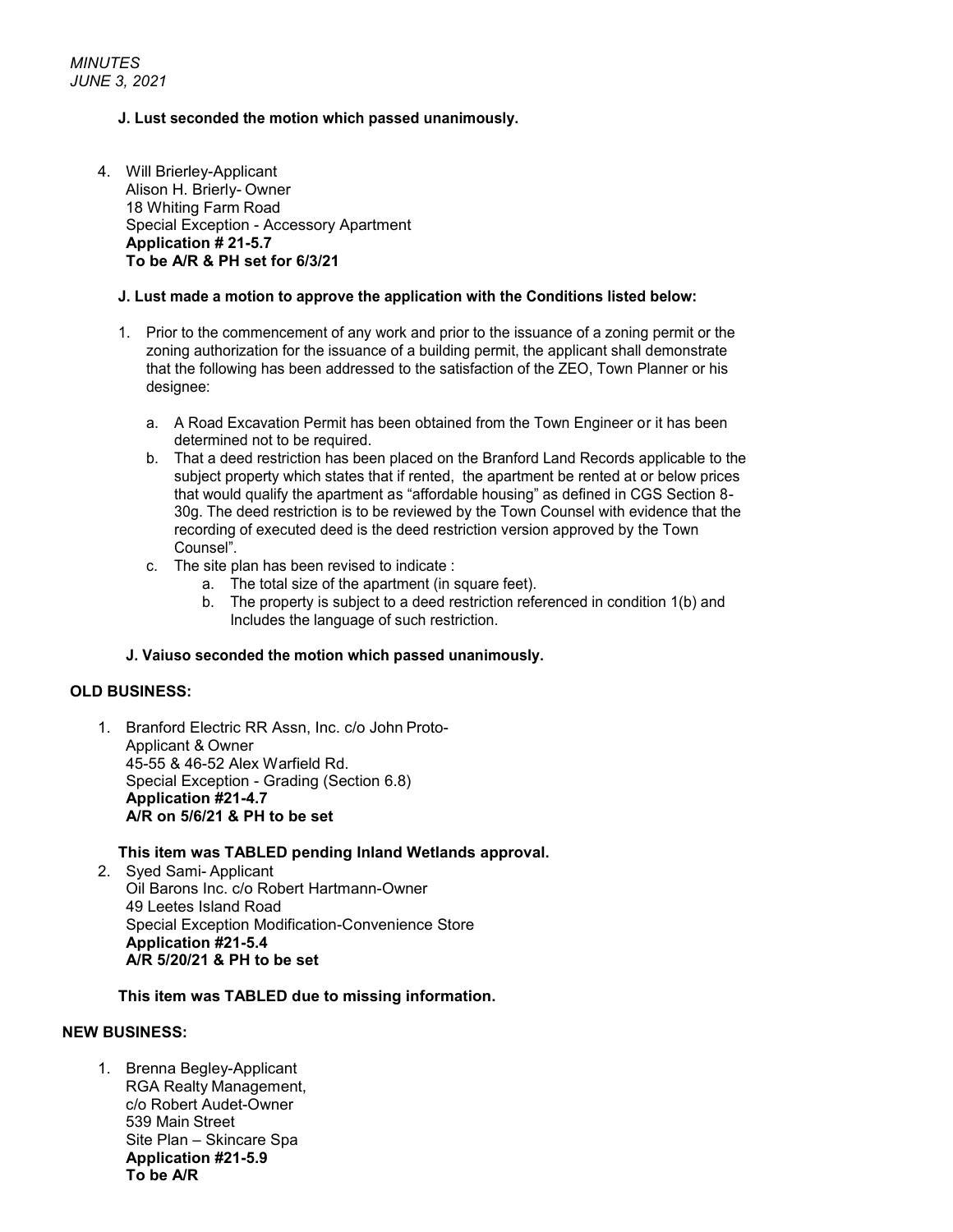*MINUTES JUNE 3, 2021*

> 2. Joseph Lepre-Applicant & Owner 8 Svea Avenue Special Exception-Two Family Dwelling **Application #21-5.10 To be A/R & PH to be set**

#### **PH to be set by Chairperson and Staff.**

3.Amy Allen- Applicant Renz Development, LLC-Owner 365 East Main Street Site Plan – Fast Food Restaurant **Application #21-6.1 To be A/R** 

#### **This item was TABLED.**

4. Andrew Rainone-Applicant KIOP Branford LLC, c/o Kimco Realty- Owner 1025-1091 West Main Street Special Exception minor modification-Upgrade Security Lighting **Application #21-5.5s To be A/R & PH to be set**

### **PH to be set by Chairperson and Staff.**

**This item was TABLED.**

#### **OTHER BUSINESS:**

- a. Time Extension Request 1 additional year for Section 6.8(Grading) approval- 58 East Industrial Drive.
- H. Smith briefly discussed this and the item was **TABLED** to the next meeting.
- b. Partial Bond Release 159 cherry Hill Road **J. Vaiuso made a motion to approve a partial return of the bond in the amount of \$3,350.00. J. Lust seconded the motion which passed unanimously.**
- c. Partial Bond Release-81 Todds Hill Road **J. Lust made a motion to approve a partial return of the bond in the amount of**
	- **\$3,347.50.**
	- **J. Vaiuso seconded the motion which passed unanimously.**
- d. Partial Bond Release-155 Cherry Hill Road **J. Lust made a motion to approve a partial release of the bond in the amount of \$3,135.00.**
	- **J. Vaiuso seconded the motion which passed unanimously.**
- e. Partial Bond Release-93 Todds Hill Road **J. Lust made a motion to approve a partial release of the bond in the amount of \$3,300.00.**
	- **J. Vaiuso seconded the motion which passed unanimously.**
- f. Bond establishment for 8 Howd Avenue
	- **J. Lust made a motion to establish the bond in the amount of \$805.00.**
	- **J. Vaiuso seconded the motion which passed unanimously.**